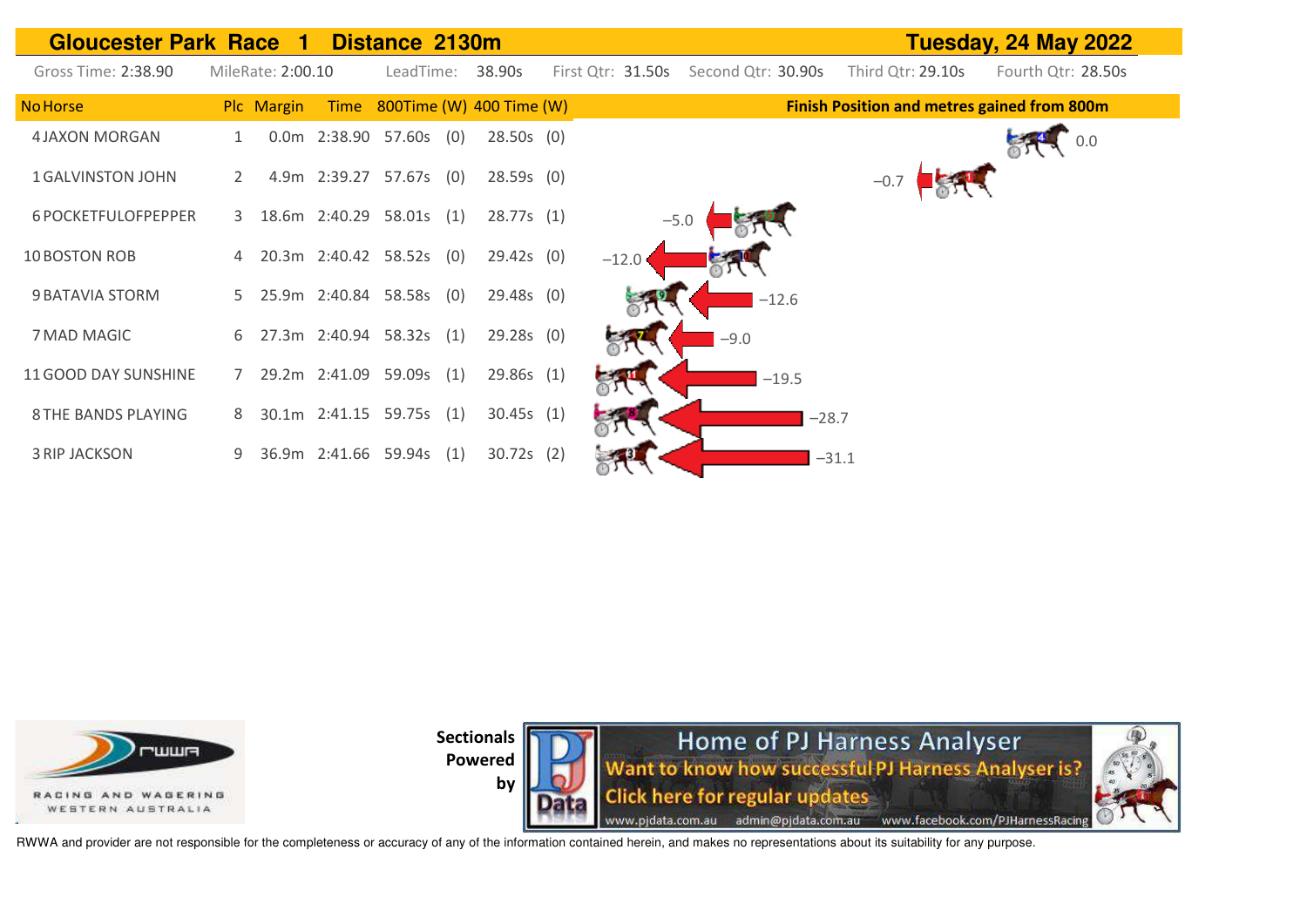| Gloucester Park Race 2 Distance 2130m |   |                   |               |                            |     |                          |     |                   |        |                    |         |                   | Tuesday, 24 May 2022                               |
|---------------------------------------|---|-------------------|---------------|----------------------------|-----|--------------------------|-----|-------------------|--------|--------------------|---------|-------------------|----------------------------------------------------|
| Gross Time: 2:37.80                   |   | MileRate: 1:59.20 |               | LeadTime:                  |     | 38.00s                   |     | First Qtr: 31.30s |        | Second Qtr: 29.90s |         | Third Qtr: 28.50s | Fourth Qtr: 30.10s                                 |
| <b>No Horse</b>                       |   | Plc Margin        | Time          |                            |     | 800Time (W) 400 Time (W) |     |                   |        |                    |         |                   | <b>Finish Position and metres gained from 800m</b> |
| 2 ICANBOLT                            |   |                   |               | 0.0m 2:37.80 57.96s (1)    |     | $29.40s$ (2)             |     |                   |        |                    |         |                   | $+9.0$                                             |
| <b>5 JUSTLIKE TURBO</b>               | 2 |                   |               | 2.6m 2:38.00 58.80s (1)    |     | $30.30s$ (0)             |     |                   |        |                    |         | $-2.6$            |                                                    |
| <b>6 NAME IN LIGHTS</b>               | 3 |                   |               | 7.8m 2:38.41 57.97s (1)    |     | 29.29s(2)                |     |                   |        |                    |         |                   | $+9.7$                                             |
| 4 ALLTHEWAYTOROYALT                   |   |                   |               | 4 15.9m 2:39.05 58.93s (1) |     | 30.23s(2)                |     |                   | $-2.9$ |                    |         |                   |                                                    |
| 3 TRITTRITTBANGBANG                   | 5 |                   |               | 17.7m 2:39.20 59.68s (1)   |     | 30.55s(1)                |     | $-13.2$           |        |                    |         |                   |                                                    |
| 7 GLOWING REPORT                      | 6 |                   |               | 19.3m 2:39.32 59.48s (0)   |     | $30.32s$ (0)             |     | $-10.3$           |        |                    |         |                   |                                                    |
| <b>1 LIVE LIFE FAST</b>               |   |                   | 20.0m 2:39.38 | $60.16s$ (0)               |     | $31.20s$ (0)             |     |                   |        |                    |         |                   |                                                    |
| <b>8 AMERICAN ROCK</b>                | 8 |                   | 25.2m 2:39.79 | 59.63s                     | (0) | 30.68s                   | (1) |                   |        |                    |         |                   |                                                    |
| 10 TRADIE                             | 9 |                   | 42.8m 2:41.17 | $61.65s$ (0)               |     | 32.85s(1)                |     |                   |        |                    | $-38.3$ |                   |                                                    |



**Home of PJ Harness Analyser**<br>Want to know how successful PJ Harness Analyser is? **Click here for regular updates** www.pjdata.com.au admin@pjdata.com.au www.facebook.com/PJHarnessRacing



RWWA and provider are not responsible for the completeness or accuracy of any of the information contained herein, and makes no representations about its suitability for any purpose.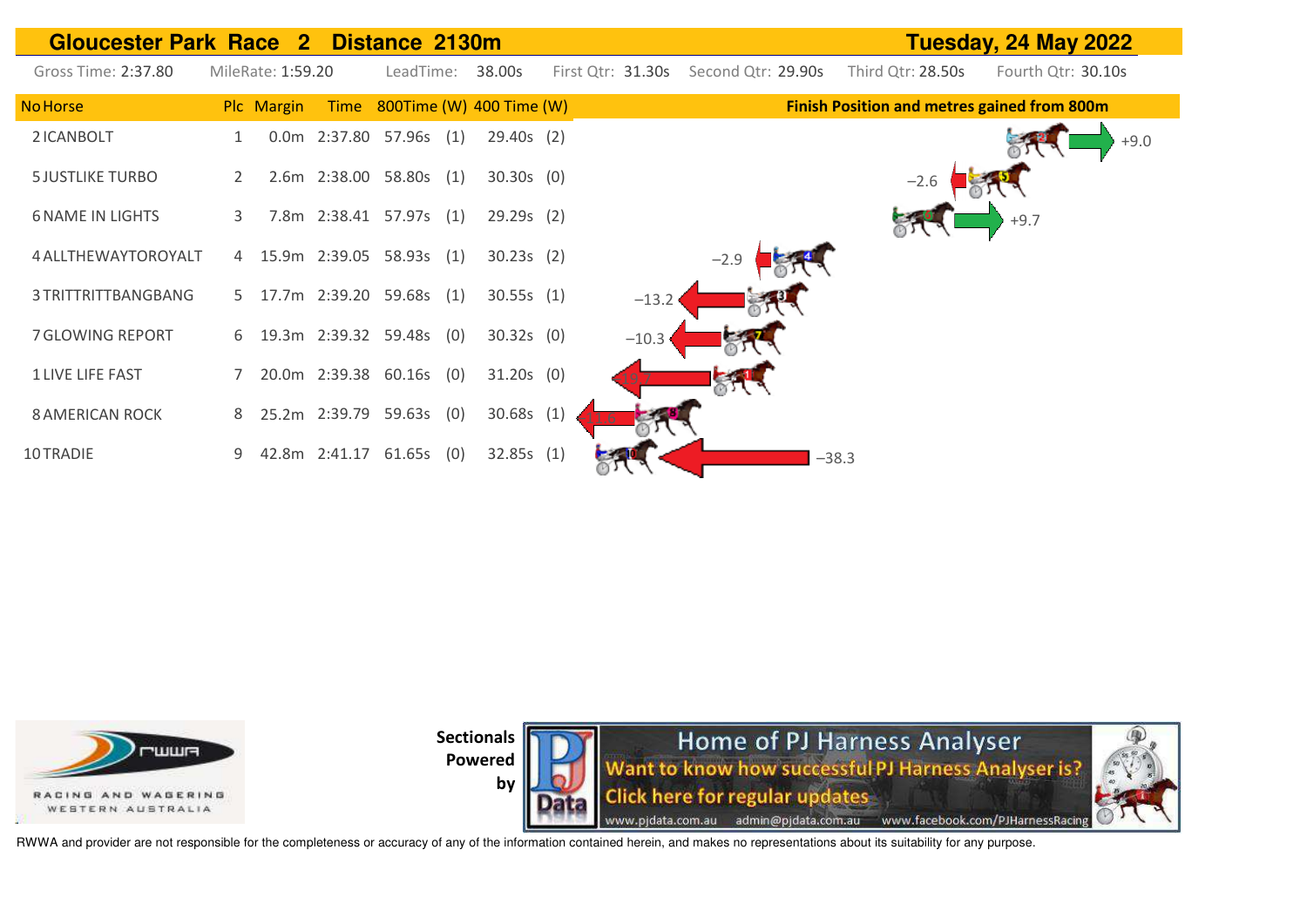| <b>Gloucester Park Race 3</b> |    |                   |                            | Distance 2130m |     |                               | Tuesday, 24 May 2022 |                    |                   |                                                    |
|-------------------------------|----|-------------------|----------------------------|----------------|-----|-------------------------------|----------------------|--------------------|-------------------|----------------------------------------------------|
| Gross Time: 2:35.80           |    | MileRate: 1:57.70 |                            | LeadTime:      |     | 37.00s                        | First Qtr: 30.80s    | Second Qtr: 30.10s | Third Qtr: 28.60s | Fourth Qtr: 29.30s                                 |
| <b>No Horse</b>               |    | Plc Margin        |                            |                |     | Time 800Time (W) 400 Time (W) |                      |                    |                   | <b>Finish Position and metres gained from 800m</b> |
| <b>5 MAKE IT QUICK</b>        |    |                   | 0.0m 2:35.80 56.96s (0)    |                |     | 28.58s(1)                     |                      |                    |                   | $+13.2$                                            |
| 2 IM THE BEST                 |    |                   | 4.5m 2:36.15 58.25s (0)    |                |     | $29.65s$ (0)                  |                      |                    | $-4.5$            |                                                    |
| <b>4 ROCKSTAR REBEL</b>       | 3  |                   | 6.8m 2:36.32 57.96s (1)    |                |     | 29.42s(2)                     |                      |                    | $-0.3$            |                                                    |
| <b>6 MANIFESTLY EXCESIV</b>   |    |                   | 13.8m 2:36.86 58.82s (1)   |                |     | 30.02s(1)                     |                      | $-11.8$            |                   |                                                    |
| <b>1 OUR SURROGATE</b>        |    |                   | 5 13.9m 2:36.87 58.63s (0) |                |     | $30.05s$ (0)                  |                      | $-9.1$             |                   |                                                    |
| <b>7 CAVALRY CALL</b>         |    |                   | 6 14.9m 2:36.94 57.78s (0) |                |     | $29.44s$ (0)                  |                      |                    | $+2.8$            |                                                    |
| 10 HERE COMES SHARKIE         | 7  |                   | 16.1m 2:37.04 58.48s (0)   |                |     | $29.86s$ (0)                  |                      | $-6.8$             |                   |                                                    |
| 8 MOMENTO PERFECTO            |    |                   | 8 21.6m 2:37.46 58.42s (1) |                |     | 29.92s(1)                     | $-5.6$               |                    |                   |                                                    |
| 9 HUNTAWAY MACH               | 9  |                   | 25.0m 2:37.72 58.38s (1)   |                |     | 29.82s(1)                     |                      |                    |                   |                                                    |
| <b>3 RAGING ROMEO</b>         | 10 |                   | 27.9m 2:37.94 59.24s       |                | (1) | $30.38s$ (2)                  |                      | $-16.6$            |                   |                                                    |



**by** 

**Home of PJ Harness Analyser**<br>Want to know how successful PJ Harness Analyser is? **Click here for regular updates** www.pjdata.com.au admin@pjdata.com.au www.facebook.com/PJHarnessRacing

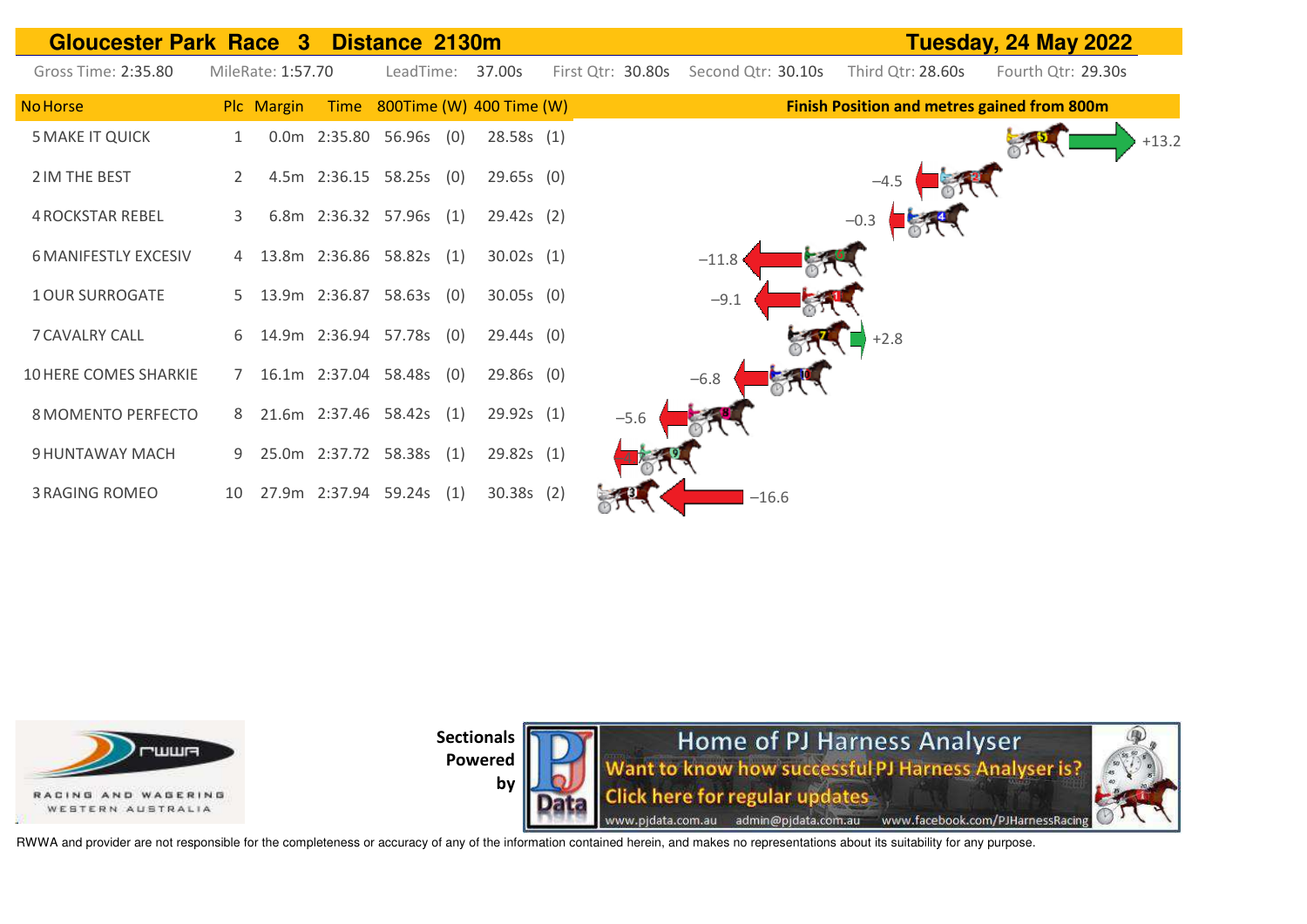



by

**Home of PJ Harness Analyser** Want to know how successful PJ Harness Analyser is? **Click here for regular updates** www.pjdata.com.au admin@pjdata.com.au www.facebook.com/PJHarnessRacing

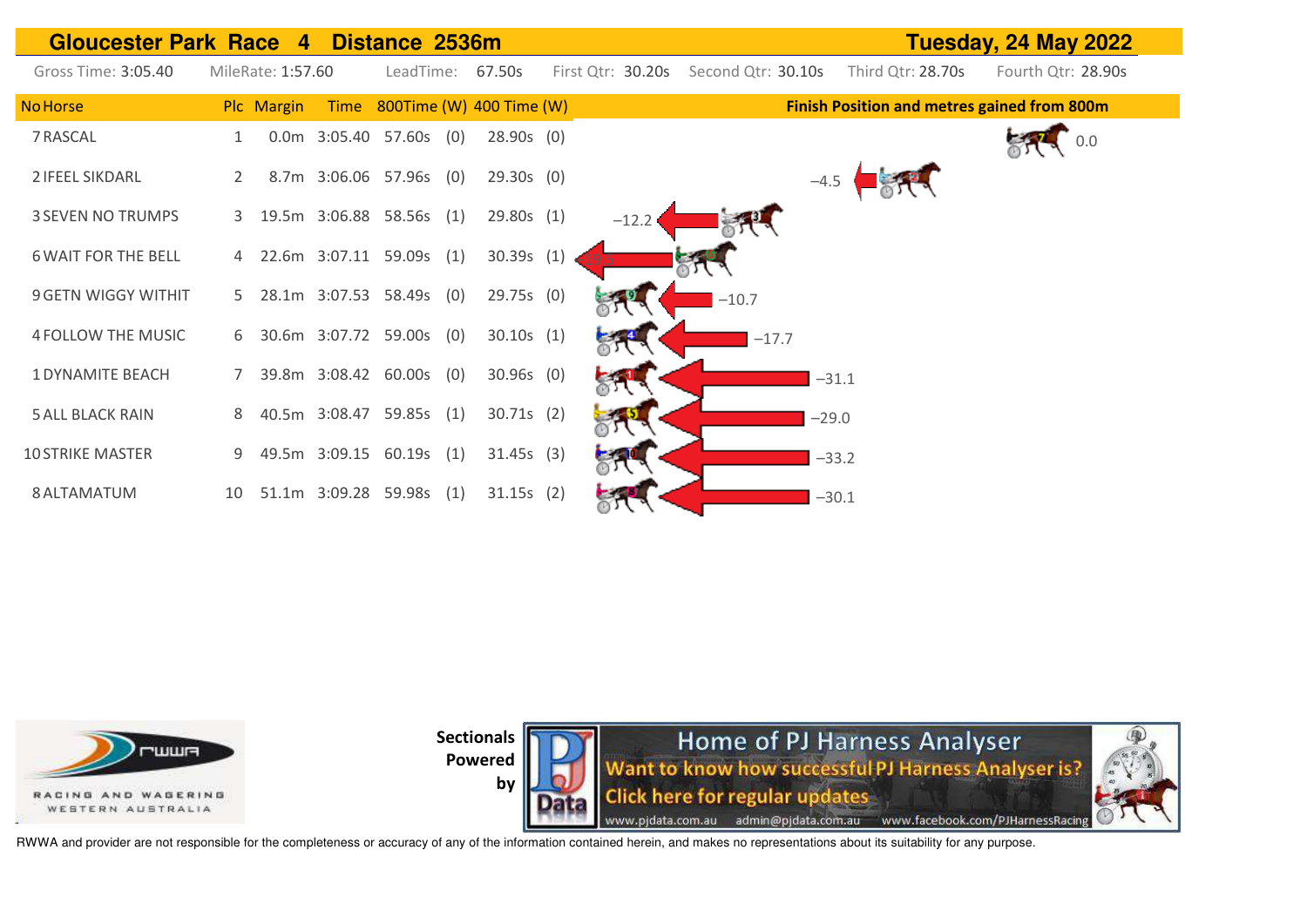



**by** 



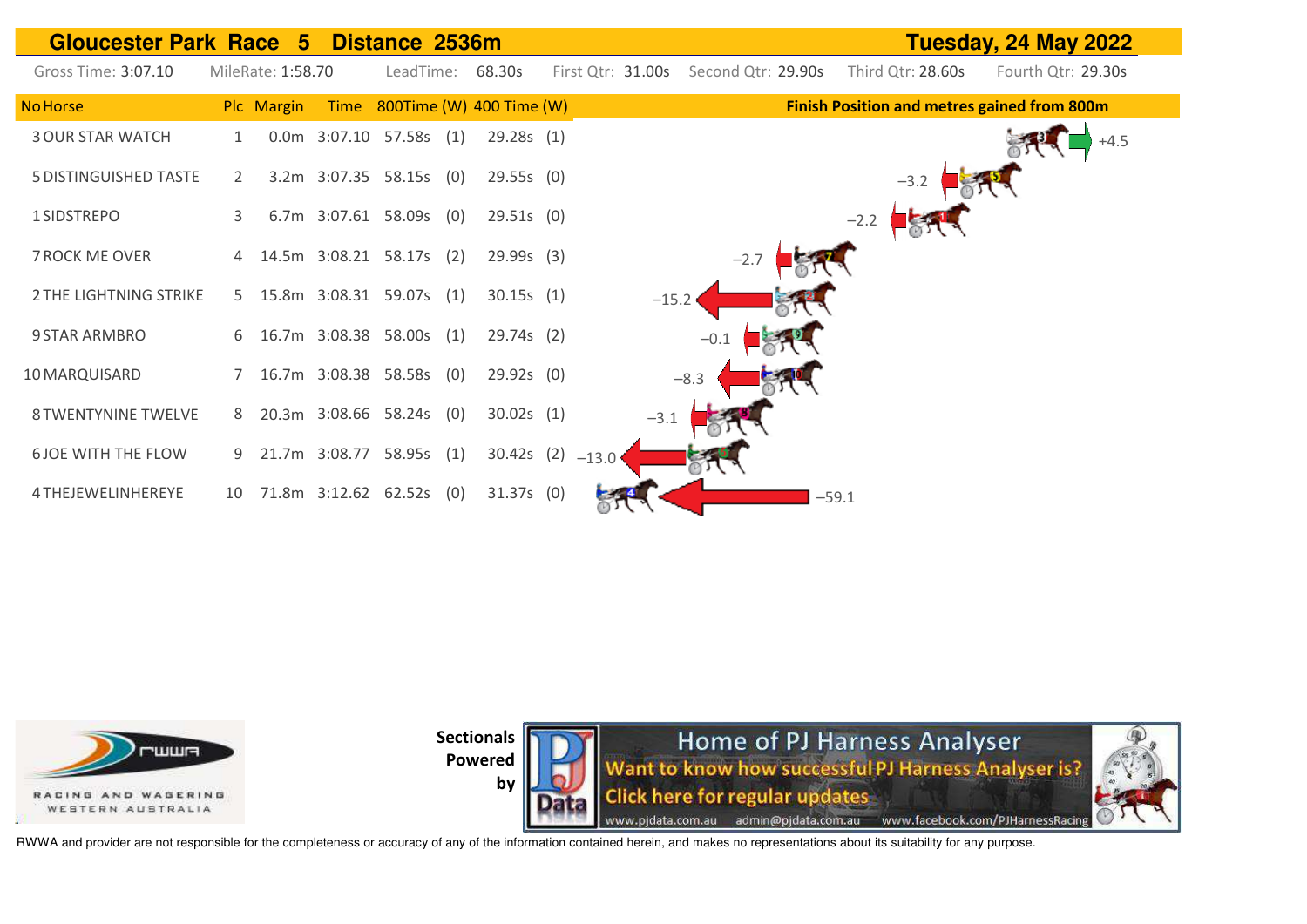





RWWA and provider are not responsible for the completeness or accuracy of any of the information contained herein, and makes no representations about its suitability for any purpose.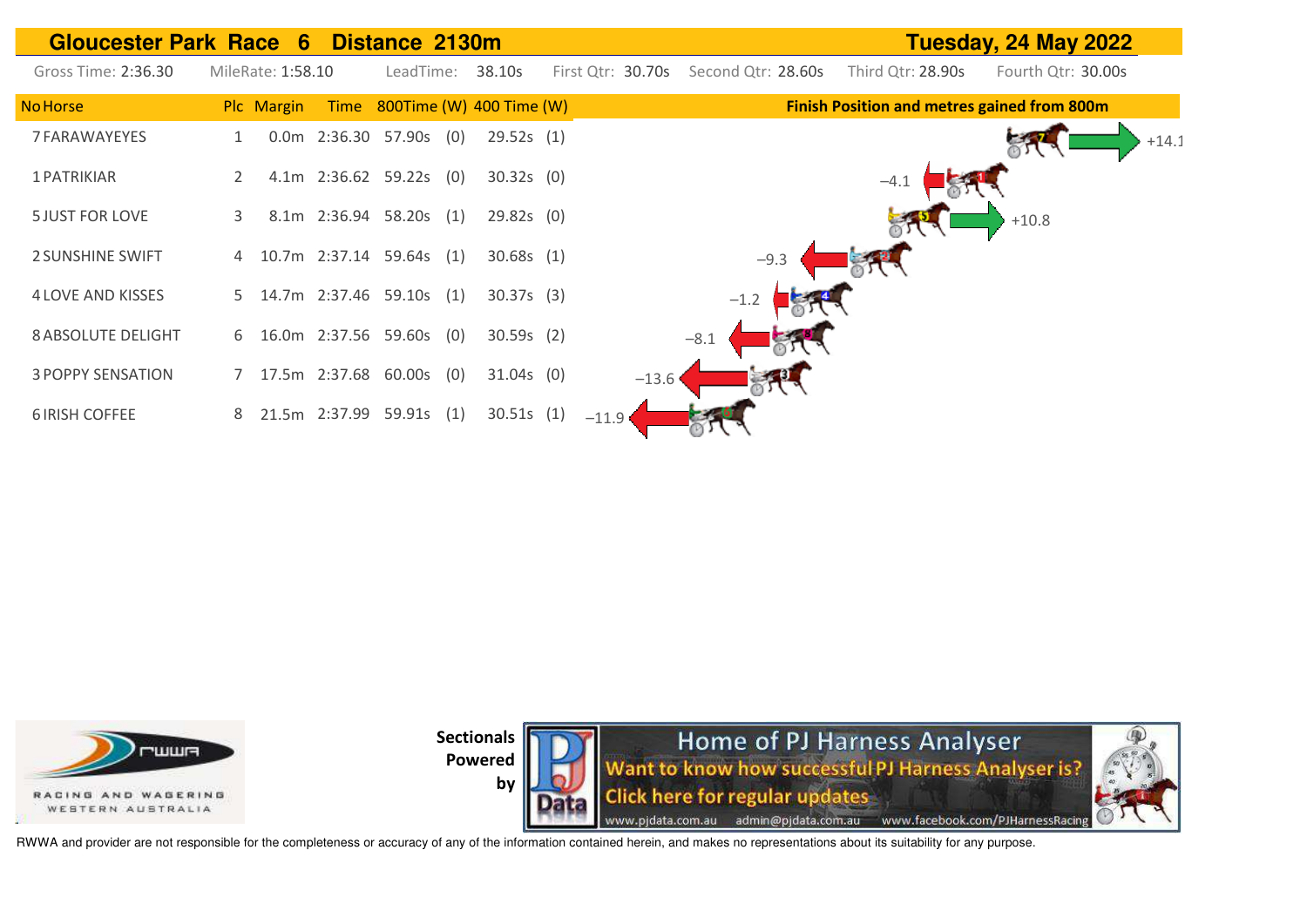



by